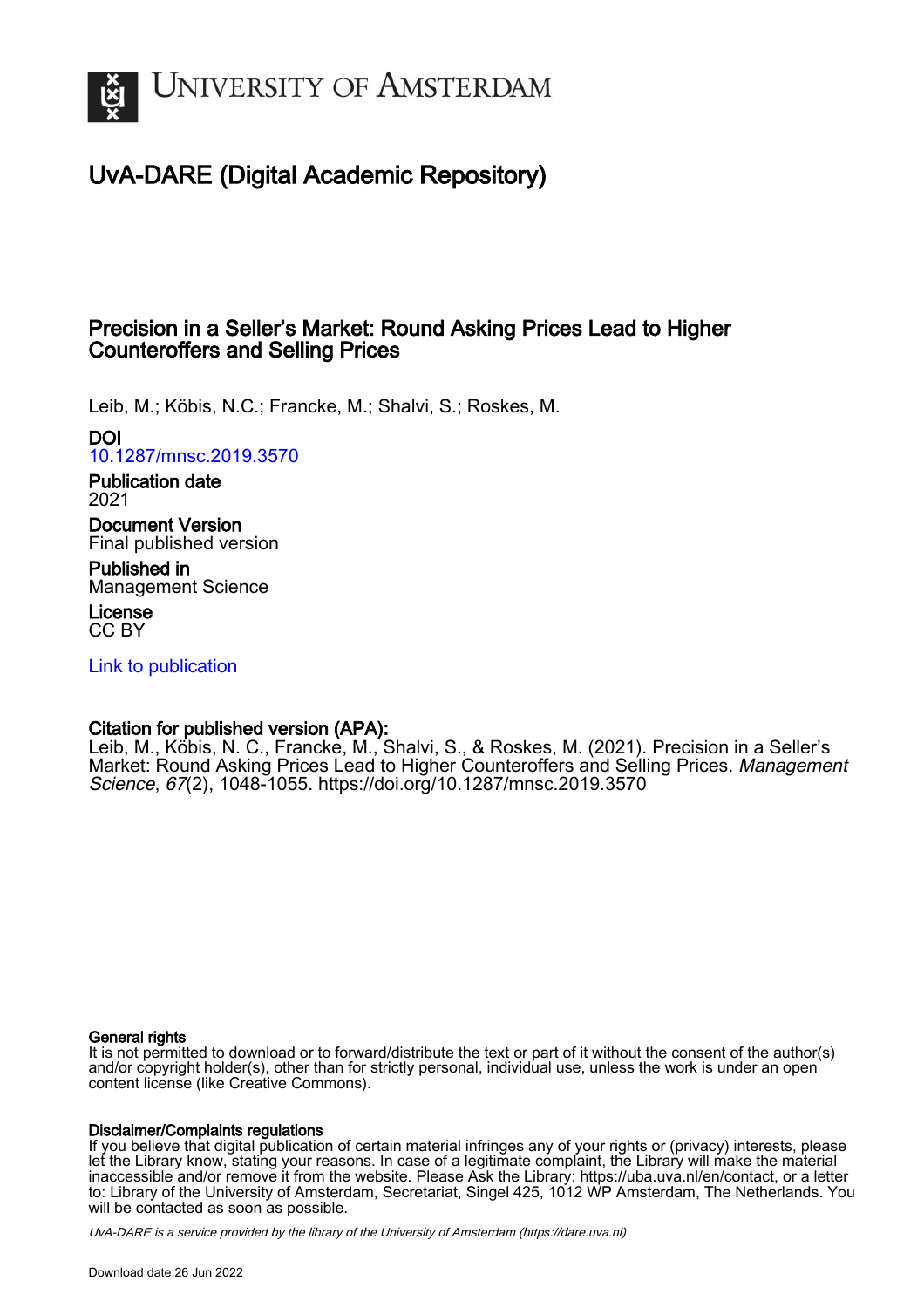This article was downloaded by: [146.50.152.14] On: 24 January 2022, At: 03:54 Publisher: Institute for Operations Research and the Management Sciences (INFORMS) INFORMS is located in Maryland, USA



# **Management Science**

Publication details, including instructions for authors and subscription information: <http://pubsonline.informs.org>

Precision in a Seller's Market: Round Asking Prices Lead to Higher Counteroffers and Selling Prices

Margarita Leib, Nils C. Köbis, Marc Francke, Shaul Shalvi, Marieke Roskes

**To cite this article:**

Margarita Leib, Nils C. Köbis, Marc Francke, Shaul Shalvi, Marieke Roskes (2021) Precision in a Seller's Market: Round Asking Prices Lead to Higher Counteroffers and Selling Prices. Management Science 67(2):1048-1055. [https://doi.org/10.1287/](https://doi.org/10.1287/mnsc.2019.3570) [mnsc.2019.3570](https://doi.org/10.1287/mnsc.2019.3570)

**Full terms and conditions of use: [https://pubsonline.informs.org/Publications/Librarians-Portal/PubsOnLine-Terms-and-](https://pubsonline.informs.org/Publications/Librarians-Portal/PubsOnLine-Terms-and-Conditions)[Conditions](https://pubsonline.informs.org/Publications/Librarians-Portal/PubsOnLine-Terms-and-Conditions)**

This article may be used only for the purposes of research, teaching, and/or private study. Commercial use or systematic downloading (by robots or other automatic processes) is prohibited without explicit Publisher approval, unless otherwise noted. For more information, contact permissions@informs.org.

The Publisher does not warrant or guarantee the article's accuracy, completeness, merchantability, fitness for a particular purpose, or non-infringement. Descriptions of, or references to, products or publications, or inclusion of an advertisement in this article, neither constitutes nor implies a guarantee, endorsement, or support of claims made of that product, publication, or service.

Copyright © 2020, INFORMS

**Please scroll down for article—it is on subsequent pages**



With 12,500 members from nearly 90 countries, INFORMS is the largest international association of operations research (O.R.) and analytics professionals and students. INFORMS provides unique networking and learning opportunities for individual professionals, and organizations of all types and sizes, to better understand and use O.R. and analytics tools and methods to transform strategic visions and achieve better outcomes.

For more information on INFORMS, its publications, membership, or meetings visit <http://www.informs.org>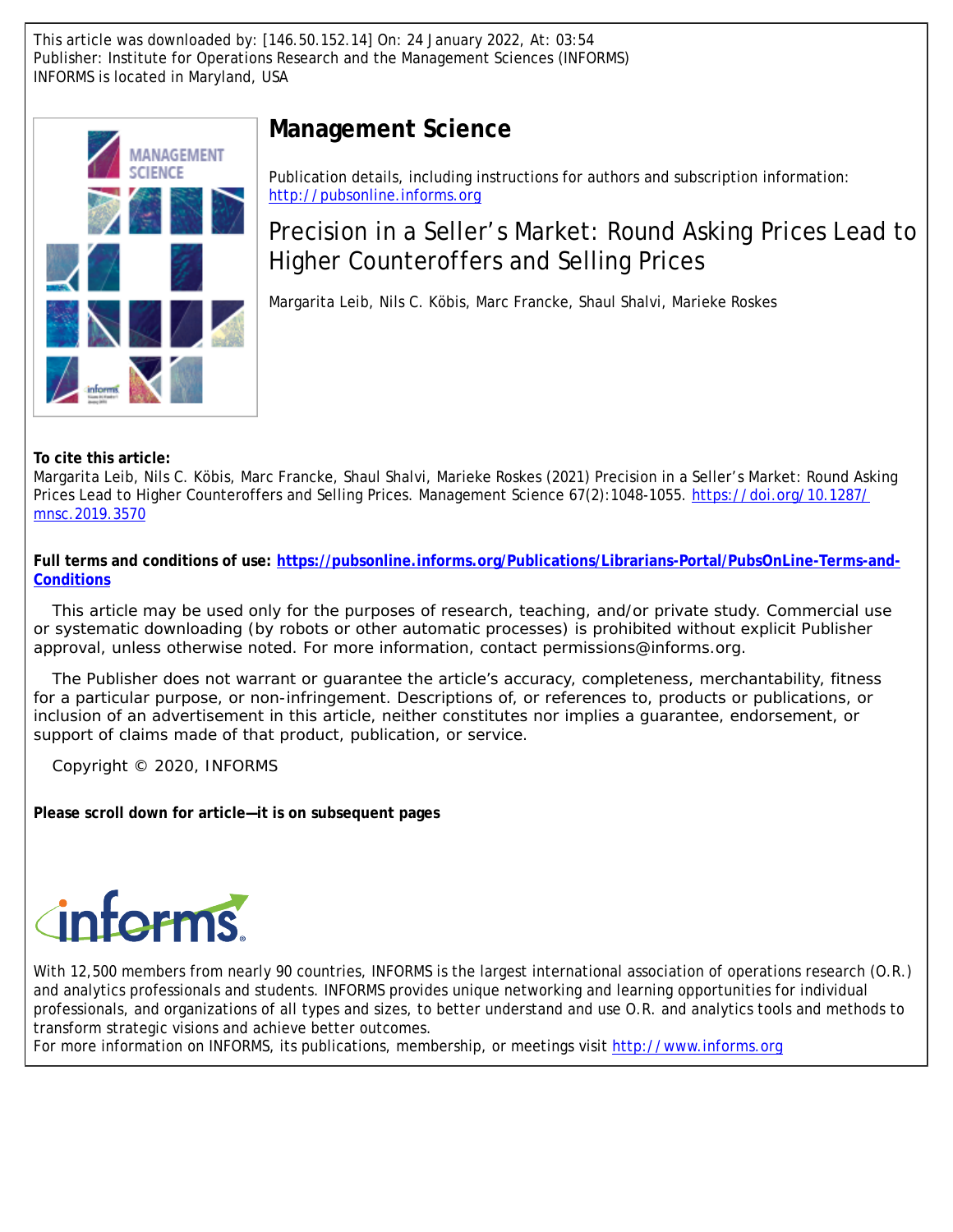# Precision in a Seller's Market: Round Asking Prices Lead to Higher Counteroffers and Selling Prices

#### Margarita Leib,<sup>a</sup> Nils C. Köbis,<sup>a</sup> Marc Francke,<sup>a</sup> Shaul Shalvi,<sup>a</sup> Marieke Roskes<sup>b</sup>

<sup>a</sup> Faculty of Economics and Business, University of Amsterdam, 1018 WB Amsterdam, Netherlands; <sup>b</sup> Faculty of Social Sciences, VU University Amsterdam, 1081 HV Amsterdam, Netherlands

Contact: [m.leib@uva.nl,](mailto:m.leib@uva.nl) D<https://orcid.org/0000-0003-1447-3186> (ML); [n.c.kobis@gmail.com,](mailto:n.c.kobis@gmail.com)

<https://orcid.org/0000-0002-0608-7333> (NCK); [m.k.francke@uva.nl,](mailto:m.k.francke@uva.nl) <https://orcid.org/0000-0002-7239-4868> (MF); [s.shalvi@uva.nl,](mailto:s.shalvi@uva.nl)  $\bullet$  <https://orcid.org/0000-0003-2225-7352> (SS); [m.roskes@vu.nl,](mailto:m.roskes@vu.nl)  $\bullet$  <https://orcid.org/0000-0002-1961-5799> (MR)

| <b>Abstract.</b> Precise, compared with round, asking prices lead to counteroffers and final                                                                                                                                                                                                                                                                                                                                                                                                                                                                                                                                                                  |  |  |  |  |  |
|---------------------------------------------------------------------------------------------------------------------------------------------------------------------------------------------------------------------------------------------------------------------------------------------------------------------------------------------------------------------------------------------------------------------------------------------------------------------------------------------------------------------------------------------------------------------------------------------------------------------------------------------------------------|--|--|--|--|--|
| agreements that are closer to the asking price. Consequently, popular advice for sellers is to                                                                                                                                                                                                                                                                                                                                                                                                                                                                                                                                                                |  |  |  |  |  |
| set precise asking prices. We propose that the advice is useful, but only in a buyer's market,                                                                                                                                                                                                                                                                                                                                                                                                                                                                                                                                                                |  |  |  |  |  |
| in which buyers counter below the asking price. In a seller's market, in which buyers<br>counter above the asking price, sellers who wish to receive high counteroffers and sell for                                                                                                                                                                                                                                                                                                                                                                                                                                                                          |  |  |  |  |  |
| high prices should set round asking prices. A preregistered study ( $n = 1,809$ ) shows that,<br>compared with round asking prices, precise prices lead to higher counteroffers in a buyer's                                                                                                                                                                                                                                                                                                                                                                                                                                                                  |  |  |  |  |  |
| market but to lower counteroffers in a seller's market. The effect is driven by buyers' use of<br>a finer-grained pricing scale when countering precise asking prices. An analysis of<br>transactions ( $n = 8,278$ ) from Amsterdam's 2017 real estate market, in which 70% of the<br>properties were sold above the asking price, corroborates the experimental findings.<br>Results show that increasing the roundness of the asking price by one decimal, for instance,<br>from precise to the thousands to precise to the tens of thousands, was associated with an<br>increase of 0.6% in the selling price, equivalent to $\epsilon$ 2,099 on average. |  |  |  |  |  |
| History: Accepted by Yuval Rottenstreich, decision analysis.<br>Funding: Financial support from the Nederlandse Organisatie voor Wetenschappelijk Onderzoek<br>[Grant VENI 451-15-030] and the H2020 European Research Council [Grant ERC-StG-637915] is<br>gratefully acknowledged.<br><b>Supplemental Material:</b> Data and the supplementary online materials are available at https://doi.org/<br>10.1287/mnsc.2019.3570.                                                                                                                                                                                                                                |  |  |  |  |  |
|                                                                                                                                                                                                                                                                                                                                                                                                                                                                                                                                                                                                                                                               |  |  |  |  |  |

Keywords: negotiation • price precision • seller's market • anchoring • initial offers

In negotiations, asking prices serve as anchors, affecting the counteroffer and final agreement (Thompson [1990](#page-9-0), Ritov [1996](#page-9-1), Bazerman et al. [2000](#page-9-2), Galinsky and Mussweiler [2001\)](#page-9-3). Precise asking prices, such as \$249,800, are stronger anchors than round ones, such as \$250,000 (Janiszewski and Uy [2008,](#page-9-4) Mason et al. [2013,](#page-9-5) Loschelder et al. [2014\)](#page-9-6). As a result, precise asking prices lead to counteroffers and final agreements closer to the asking price. One driver for this "precision effect" is buyers' tendency to use a finergrained numerical scale when countering precise, compared with round, asking prices (Janiszewski and Uy [2008,](#page-9-4) Frech et al. [2019](#page-9-7)). Accordingly, a popular advice for sellers who can set the asking price and seek to sell for the highest price, is to set precise rather than round asking prices (Dizik [2014\)](#page-9-8). But should sellers always set precise asking prices? Alternatively, is setting precise asking prices suboptimal when buyers counter above the asking price?

Buyers often counter above sellers' asking prices. Buyers do so (a) when an excess of demand and a shortage of supply at a certain price point lead them to compete over scarce goods (e.g., when sellers adjust more slowly than buyers to market fluctuations and set asking prices that are lower than what buyers are willing to pay) or (b) when sellers strategically set low asking prices to lure as many potential buyers as possible to make an offer (Ku et al. [2006](#page-9-9), Koster and Rouwendal [2017\)](#page-9-10). In real estate markets, desirable properties often receive offers higher than the asking price. Indeed, in 2017, in central cities in the United States, such as Seattle and San Jose, over 50% of real estate properties were sold above the asking price (according to Zillow.com, a large real estate website in the United States). Similarly, in the Netherlands, 70% of the properties in Amsterdam were sold above the asking price in 2017 (Calcasa [2017\)](#page-9-11).

Settings in which buyers typically counter above the asking price place sellers in a stronger bargaining position and are commonly referred to as "a seller's market" (Perrucci et al. [1983,](#page-9-12) Hunt et al. [2009\)](#page-9-13).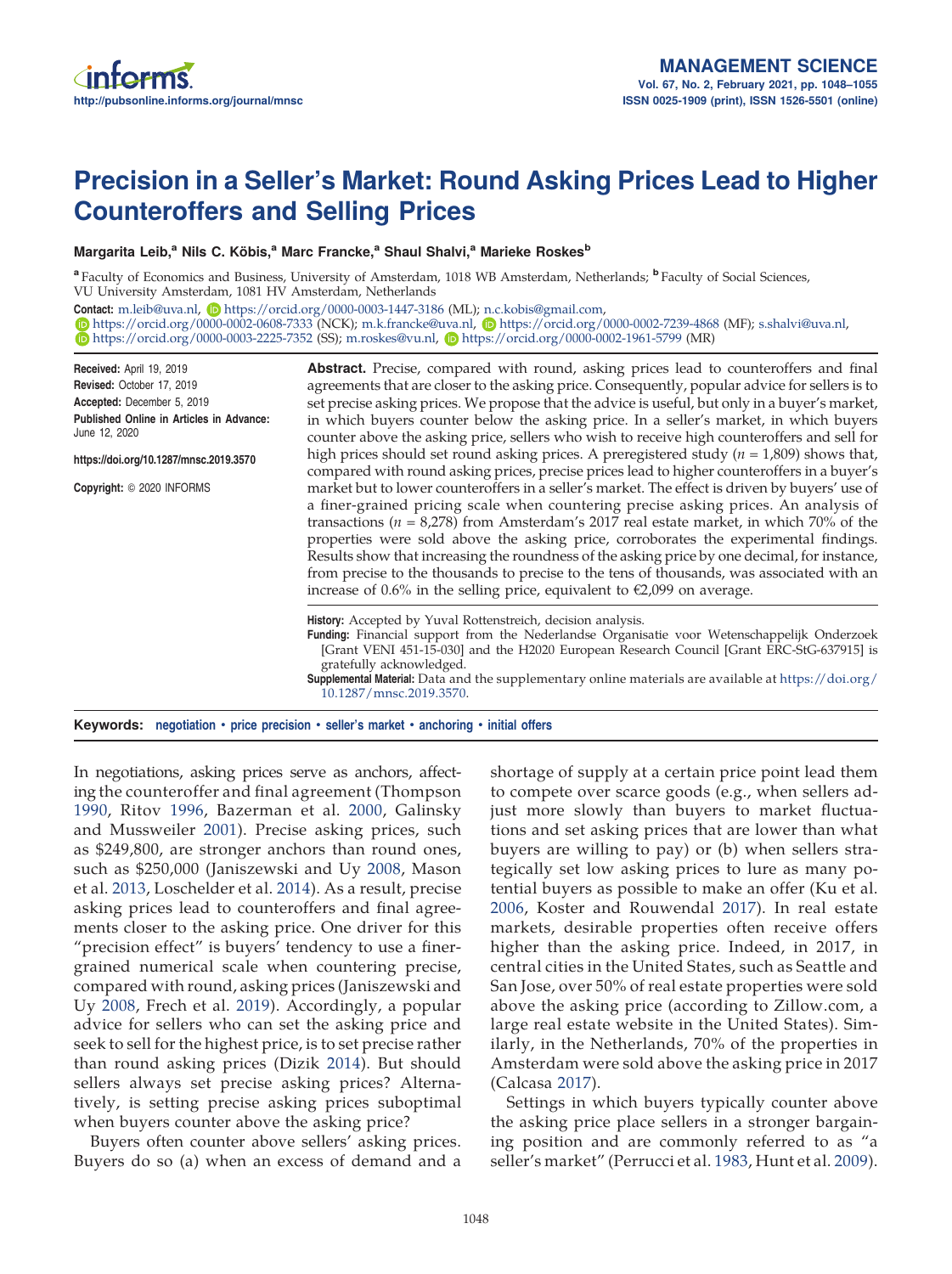By contrast, settings with excess supply that allow buyers to counter below the asking price are commonly referred to as "a buyer's market." Here, we test the price-precision effect in these two markets. In particular, we suggest that for sellers seeking to maximize profit, precise asking prices are beneficial in a buyer's market but detrimental in a seller's market.

### Price Precision in a Seller's Market

Precise numbers serve as stronger anchors than round numbers in estimations and negotiation decisions (Zhang and Schwarz [2013](#page-9-14), Loschelder et al. [2017\)](#page-9-15). In a series of experiments, Janiszewski and Uy ([2008\)](#page-9-4) had participants estimate the cost of various items, providing them with round or precise anchors. For example, participants were asked to imagine purchasing a plasma TV and then estimate the TV's actual cost to the retailer. Participants who were informed that the price was lower than \$4,988 (a precise price) estimated the retail cost as closer to the precise price than did participants who were informed that the price was lower than \$5,000 (a round price). The reason is scale granularity—the tendency to use a finer-grained mental scale when considering precise compared with round prices—leading people to adjust away less from a precise, compared with round, anchor (Janiszewski and Uy [2008](#page-9-4), Frech et al. [2019](#page-9-7)). In negotiations, precise prices serve as stronger anchors for the negotiated agreement than round prices (laboratory evidence, Mason et al. [2013](#page-9-5), Loschelder et al. [2014](#page-9-6); field evidence, Janiszewski and Uy [2008,](#page-9-4) Thomas et al. [2010;](#page-9-16) meta-analytical evidence, Loschelder et al. [2019](#page-9-17)).

A key setting in which price precision affects people's financial outcomes is the real estate market. In a real estate buyer's market, buyers often counter below the asking price and end up paying more for properties with precise, compared with round, asking prices. For example, Thomas et al. ([2010](#page-9-16)) analyzed the housing market in South Florida and Long Island. Results revealed that every additional zero at the end of the asking price (i.e., less precise prices) decreases the selling price by 0.17% in Long Island and 0.09% in South Florida (on average, approximately \$1,004 and \$293, respectively). Similarly, Janiszewski and Uy ([2008](#page-9-4)) assessed the price-precision effect in Florida's housing market across five years. Again, the more precise the asking price, the higher the selling price. Neither real estate analyses assessed transactions in which the selling price was higher than the asking price (Janiszewski and Uy [2008,](#page-9-4) Thomas et al. [2010\)](#page-9-16). The reason was that in a buyer's market, countering above the asking price is a relatively rare event. Therefore, buyers who counter above the asking price in those market settings may be especially focused on competing with other potential buyers and thus less influenced by the precision of the asking price (Thomas et al. [2010\)](#page-9-16).

Whereas the evidence for a price-precision effect in a buyer's market is accumulating, little is known about price-precision effects in a seller's market. Studying precision effects when buyers counter above the asking price is important, because (a) precise asking prices are prominent in seller's markets, and, (b) theoretically, they should prove detrimental for the sellers. First, among properties ( $n = 3,969$ ) listed in the top three most competitive housing market cities in the United States (Fremont, CA, San Jose, CA, and Seattle, WA; ranked by Redfin.com, November 2018), 49% had asking prices precise to the thousands, 10% precise to the hundreds, and 21% precise to the tens or ones. Clearly, precise asking prices are popular inmarkets where buyers counter with and pay above the asking price.

Second, we hypothesize that precise compared with round asking prices elicit counteroffers closer to the asking price, independent of whether the market is a buyer's or a seller's market. As such, precise asking prices will be beneficial for sellers in a buyer's market but detrimental for sellers in a seller's market. In a buyer's market, when buyers counter below the asking price, sellers aim to reach an agreement that is as *close* as possible to their asking price. Between two sellers who set almost identical asking prices, the one setting a precise (rather than round) asking price will receive counteroffers (and accordingly, a selling price) closer to the asking price. This outcome is desirable for sellers. By contrast, in a seller's market, in which buyers counter above the asking price, sellers aim to reach an agreement as *far away* as possible from their asking price. Between two sellers who set almost identical asking prices, the one setting a round (rather than precise) asking price will receive counteroffers (and accordingly, a selling price) further away from the asking price. This outcome is desirable for sellers. Specifically, our preregistered<sup>[1](#page-9-18)</sup> hypotheses were as follows:

**Hypothesis 1.** In a buyer's market, where buyers counter below the asking price, precise (compared with round) asking prices lead to higher counteroffers, in turn benefiting the seller.

<span id="page-3-0"></span>**Hypothesis 2.** In a seller's market, where buyers counter above the asking price, precise (compared with round) asking prices lead to lower counteroffers, in turn harming the seller.

We test the hypotheses focusing on the effect of precise versus round asking prices on counteroffers in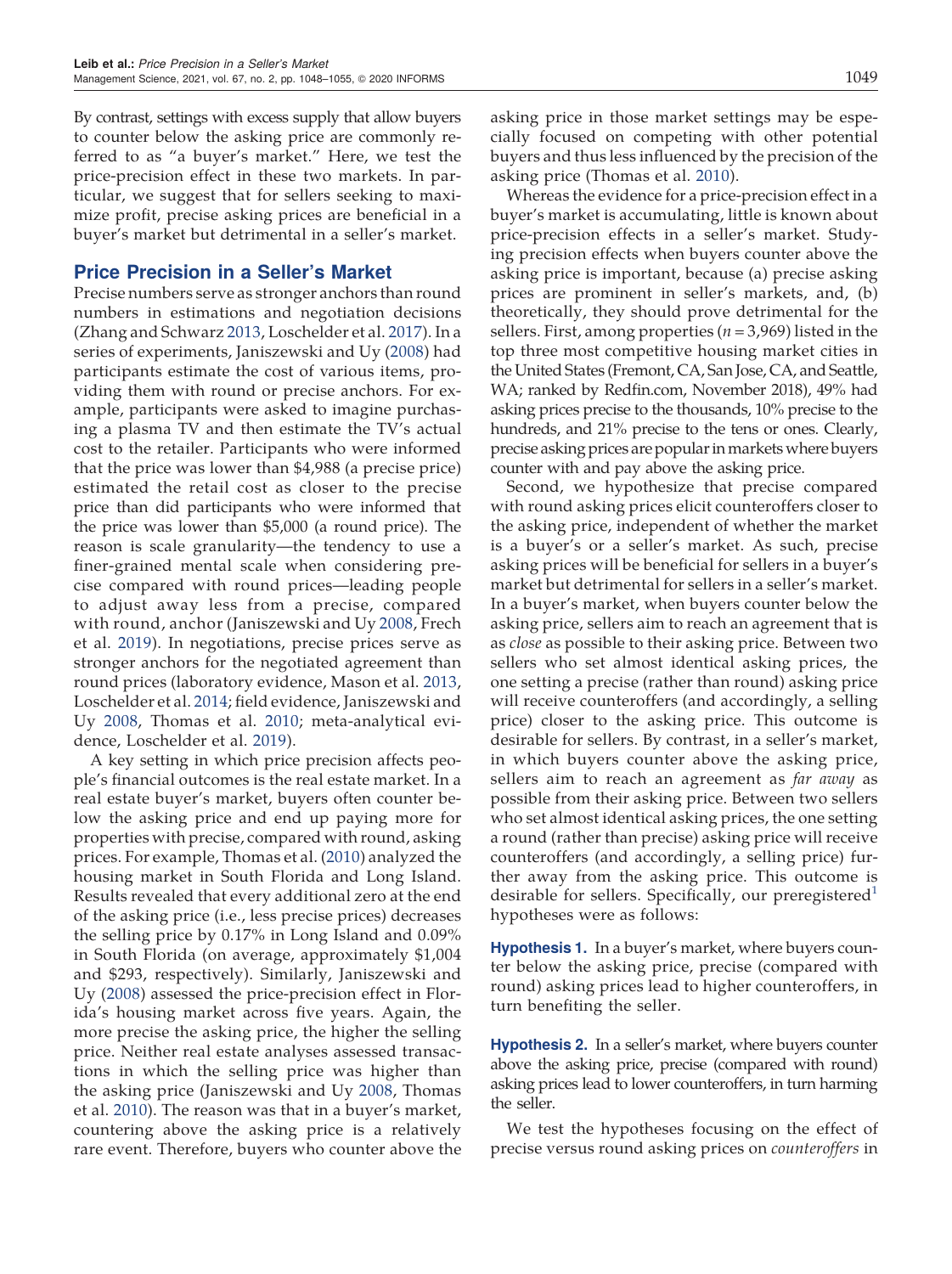an experiment (Study 1), and real estate selling prices by analyzing transactions in Amsterdam in 2017, where over 70% of the properties were sold above the asking price (Study 2).

# Study 1

#### Participants and Procedure

Our preregistered plan was to collect responses from 2,000 Amazon Mechanical Turk participants to obtain sufficient variation of relevant demographic variables, such as experience with buying and selling a real estate property. The study took five minutes on average, for which participants received \$0.15. Because of a slow response rate after having collected 152 responses, we increased the payoff to \$0.25. In total 2,086 participants took part in Study 1.

All participants read a scenario prompting them to take the role of a person interested in buying an apartment. Participants learned about an apartment's asking price and were asked to make a counteroffer. Each participant could make one counteroffer only and received no information about the counteroffers made by other participants.

Between participants, we manipulated the type of market to be a seller's versus a buyer's market. As a second between-subjects factor, we manipulated the precision of the asking price to be round versus precise to the hundreds. To assess the robustness of the effect, we varied the precise asking price to be above or below the round asking price (see Janiszewski and Uy [2008](#page-9-4), Mason et al. [2013](#page-9-5), Loschelder et al. [2014](#page-9-6)). Lastly, within subjects, we varied the price range of the asking price to be in the range of  $\sim$ \$150,000,  $\sim$ \$250,000, and  $\sim$ \$350,000, such that each participant read three scenarios and provided counteroffers to three randomly presented asking prices. Hence, participants in the round asking price condition made counteroffers to asking prices of \$150,000, \$250,000, and \$350,000. Participants in the precise below condition made counteroffers to asking prices of \$149,800, \$249,800, and \$349,800, and those in the precise above condition made counteroffers to asking prices of \$150,200, \$250,200, and \$350,200. Overall, the complete design was a 2 (market type: seller's vs. buyer's market) by 3 (price precision: round vs. precise below vs. precise above) by 3 (price range:  $\sim$  \$150,000 vs.  $\sim$  \$250,000 vs.  $\sim$  \$350,000) with the first two as between-subjects factors and the last as a within-subjects factor.

Participants in the seller's (buyer's) market with round (precise) asking price in the range of ~\$250,000 read the following scenario: "Imagine that you want to buy an apartment. After a few weeks of looking, you found an apartment you like. This apartment is in a great location and has the exact facilities and rooms that you want. The seller's asking price for

the apartment is \$250,000 (\$250,200/\$249,800). After researching the housing market in your area, you discovered that there are less (more) sellers who want to sell their apartment than potential buyers who want to buy an apartment. This means that buyers usually offer a price that is higher (lower) than the asking price (i.e., higher (lower) than \$250,000 (\$250,200/\$249,800)). How much would you offer for this apartment?"

After submitting their counteroffers, participants answered two questions that served as our preregistered exclusion criteria: (1) a manipulation check, in which participants read short descriptions of a seller's and a buyer's market and were asked to indicate which of the two market scenarios fit the one they had read about, and (2) an attention-check item asking participants to tick a specific box to ensure they had carefully read the instructions. Participants who answered either question incorrectly were excluded from all analyses.

Participants further reported whether they were in the process of, or had experience with, buying or selling a real estate property, and if so, whether they were assisted by a real estate agent. Additionally, participants read a short description of Janiszewski and Uy's ([2008\)](#page-9-4) findings and indicated whether they were familiar with those findings. Lastly, participants reported their age, gender, household income, and whether they are/were real estate agents (see the supplementary online materials (SOM)).

**Exclusion.** Of the total 2,086 participants who started the task, 2,027 made counteroffers to all three prices (6,081 counteroffers in total). Omitting responses based on the first two preregistered criteria led to the removal of 194 participants who failed the manipulation check and 24 participants who failed the attention check. Thus, our total sample consisted of 1,809 participants ( $M_{\text{age}} = 37.15$ ,  $SD_{\text{age}} = 12.66$ ; 55.33% female).

Our third preregistered exclusion criterion was to eliminate counteroffers that were inconsistent with the market to which participants were assigned, that is, counteroffers that were higher (lower) than the asking price in the buyer's (seller's) market condition. However, in real life, buyers are free to make counteroffers in ways that do not correspond to the market they are in. Thus, as a more conservative test of our hypotheses, we report the results including counteroffers that did not follow the market rules in the paper. Excluding these counteroffers did not change the obtained results (see the SOM).

Among the included counteroffers, the data contained unanticipated extreme counteroffers (e.g., \$15 or \$2,498,000). Such counteroffers are present for three potential reasons: (1) typing errors, such as accidently adding a zero when typing \$249,800,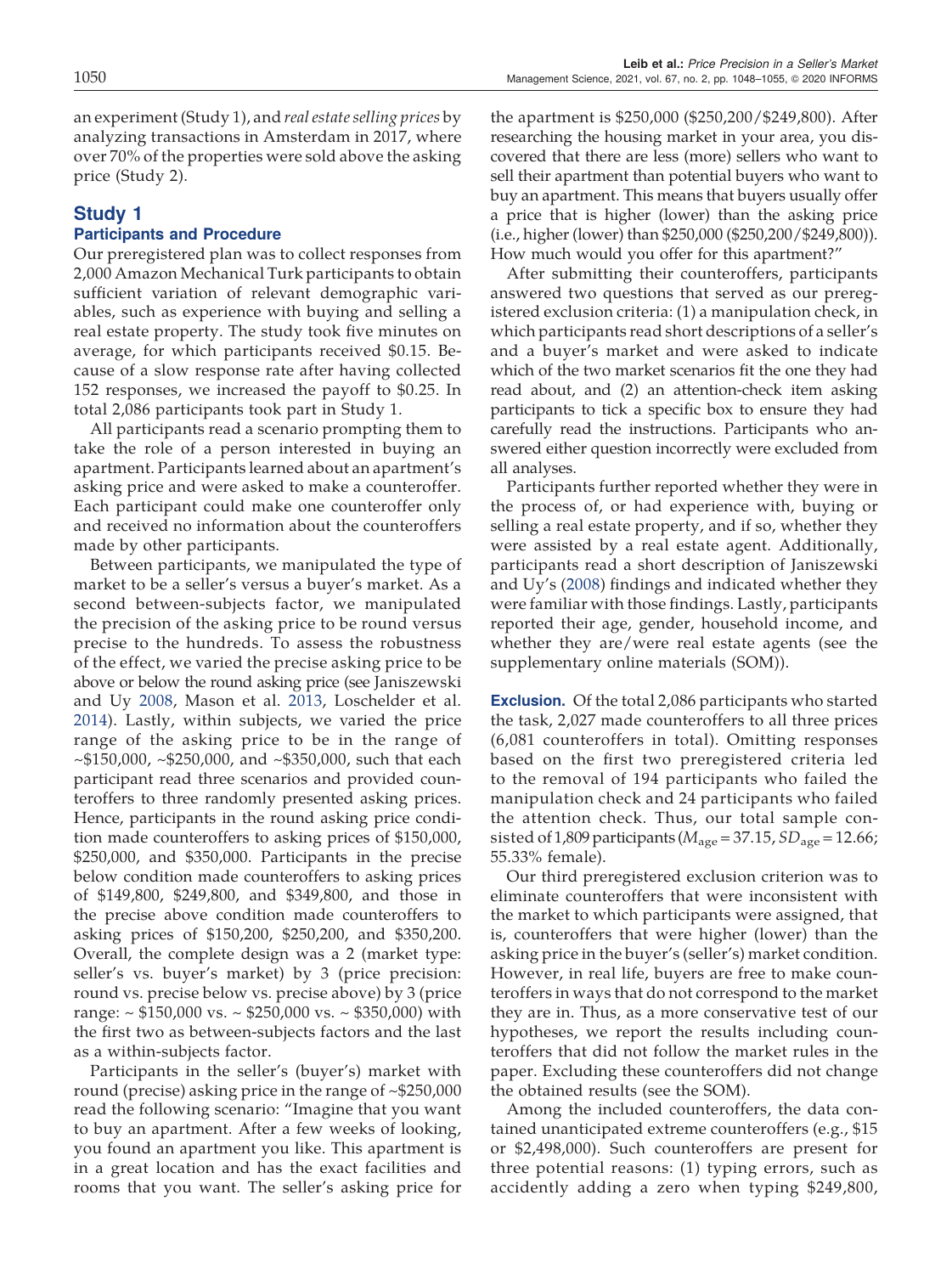resulting in \$2,498,000; (2) making counteroffers in thousands of dollars, without adding zeros, such as by typing \$225 to indicate \$225K; or (3) not taking the task seriously, countering with unrealistic offers, such as \$15. To minimize outlier effects, we included only counteroffers in the range of three standard deviations above or below the mean counteroffer in each price range (see Thomas et al. [2010\)](#page-9-16).

Overall, of the 6,081 counteroffers made by participants who completed the task, 753 counteroffers (12.38%) were excluded. The final data set thus contained a total of 2,534 counteroffers in a seller's market and 2,794 counteroffers in a buyer's market.

### **Results Counteroffers**

Table [1](#page-5-0) depicts the means and standard deviations of the counteroffers per condition. To assess the effect of price precision on counteroffers, we employed a 2 (market type: buyer's vs. seller's market) by 3 (price precision: round vs. precise below vs. precise above) by 3 (price range:  $~150K$  vs.  $~250K$  vs.  $~350K$ ) repeated-measures ANOVA with the first two factors as between- and the last as a within-subjects factor to predict counteroffers. Supporting our hypotheses, the analysis revealed a significant price precision  $\times$  market type interaction,  $F(2, 1743) = 28.12$ ,  $p < 0.001$ ,  $\eta^2 = 0.031$ . A simple effect analysis revealed that in a buyer's market, counteroffers were lower when the asking price was round  $(M = $209,313.28,$  $SD = 24,488.65$ ) than when it was precise above  $(M = $216,527.35, SD = 25,061.54), p < 0.001$ , or precise below  $(M = $217,362.68, SD = 27,430.35), p < 0.001$ . Further, counteroffers were lower when the asking price was precise above compared with precise below,  $p = 0.040$ . By contrast, in a seller's market, counteroffers were higher when the asking price was round ( $M = $256,581.62, SD = 23,433.89$ ) than when it was precise above ( $M = $252,780.25, SD = 21,044.49$ ),  $p = 0.025$ , or precise below (M = \$250,662.86, SD = 22,360.98),  $p < 0.001$ . We found no difference between

asking prices,  $p = 0.082$ . Further, we found a main effect for price range,  $F(2, 3486) = 52,862.84, p < 0.001, \eta^2 = 0.968$ . Counteroffers were higher when the asking-price range was  $\sim$ 350K (M = \$328,897.06, SD = 36,572.84) than when it was ~250K ( $M = $233,023.86, SD = 34,165.70$ ), and higher when the price range was ~250K than when it was ~150K ( $M = $138,881.85, SD = 24,649.31$ ),  $ps < 0.001$ . Lastly, counteroffers were higher in the seller's market (M = \$253,373.24, SD = 22,416.24) than in the buyer's market  $(M = $214,376.03, SD = 25,888.56)$ ,  $F(1, 1743) = 1,520.94, p < 0.001, \eta^2 = 0.466$ . All reported effects were robust to having (vs. not having) experience with the real estate market (see the SOM).

the counteroffers to precise above and precise below

#### Scale Granularity

We ran an exploratory moderated-mediation analysis testing whether scale granularity underlies the price precision effect. Because of the crossover price precision  $\times$  market type interaction predicting counteroffers, the main effect of price precision was not significant. Because in both markets precise prices lead to less adjustment away from the asking price than do round asking prices, we used the absolute gap between the counteroffer and the asking price as our dependent variable. Doing so allowed us to assess the moderated mediation analysis in one model. Similar to previous work (Loschelder et al. [2016](#page-9-19), [2017](#page-9-15)), we computed the mediator, the counteroffer's precision, to be the number of digits equal to zero at the end of

<span id="page-5-0"></span>Table 1. Means (SD) Counteroffers (in \$US) per Market Type, Price Precision, and Price Range in Study 1

|                |              |                       |                       |                                         | Counteroffers                           |                                         |                                         |                                         |                                         |  |  |
|----------------|--------------|-----------------------|-----------------------|-----------------------------------------|-----------------------------------------|-----------------------------------------|-----------------------------------------|-----------------------------------------|-----------------------------------------|--|--|
|                | Asking price |                       |                       | Buyer's market                          |                                         |                                         | Seller's market                         |                                         |                                         |  |  |
| Price<br>range | Round        | Precise 100s<br>below | Precise 100s<br>above | Round                                   | Precise 100s<br>below                   | Precise 100s<br>above                   | Round                                   | Precise 100s<br>below                   | Precise 100s<br>above                   |  |  |
| ~150K          | 150,000      | 149,800               | 150,200               | 120,463.25<br>(16,983.38)               | 127,235.10<br>(19,231.24)               | 125,969.77<br>(19,202.48)               | 158,695.78<br>(20,070.39)               | 151,122.27<br>(22,717.13)               | 154,353.96<br>(17, 195.75)              |  |  |
| $\sim$ 250K    | 250,000      | 249,800               | 250,200               | $n = 313$<br>209,399.96<br>(26, 404.45) | $n = 303$<br>218,559.94<br>(26,643.61)  | $n = 319$<br>216,746.89<br>(26,806.01)  | $n = 285$<br>255,741.53<br>(33,087.38)  | $n = 278$<br>251,427.66<br>(27,028.46)  | $n = 282$<br>252,123.08<br>(28,903.99)  |  |  |
| $\sim$ 350K    | 350,000      | 349,800               | 350,200               | $n = 315$<br>299,184.29<br>(29,519.28)  | $n = 301$<br>313,121.83<br>(24, 144.93) | $n = 320$<br>308,944.16<br>(30, 298.51) | $n = 287$<br>356,226.76<br>(29, 936.49) | $n = 277$<br>348,872.62<br>(32, 481.26) | $n = 282$<br>353,549.67<br>(20, 131.29) |  |  |
| Overall        |              |                       |                       | $n = 312$<br>209,313.28<br>(24, 488.65) | $n = 293$<br>217,362.68<br>(27, 430.35) | $n = 318$<br>216,527.35<br>(25,061.54)  | $n = 284$<br>256,581.62<br>(23, 433.89) | $n = 279$<br>250,662.86<br>(22,360.98)  | $n = 280$<br>252,780.25<br>(21,044.49)  |  |  |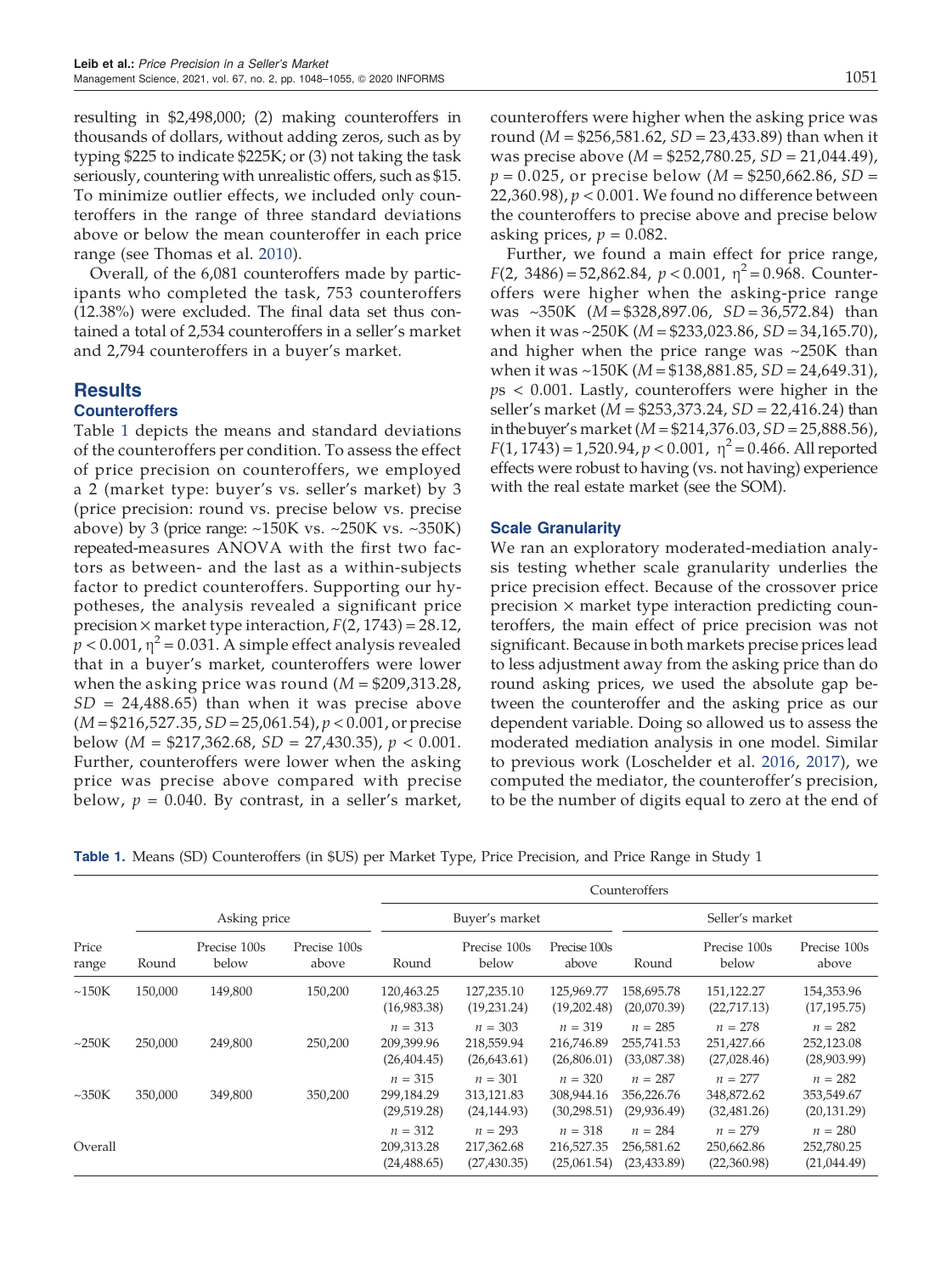the counteroffer, divided by the total number of digits in the counteroffer. A higher proportion indicates more zeros at the end of the counteroffer, that is, the counteroffer was rounder. We further averaged the counteroffer precision across the three price ranges. Finally, we collapsed the precise below and precise above conditions, because we found no differences between them.

A moderated mediation analysis using a bootstrapping procedure with 5,000 iterations (Hayes [2013](#page-9-20), model 7) tested whether the counteroffer's precision mediated the effect of price precision on the absolute gap between the counteroffer and the asking price. It further tested whether market type moderated this relation. Results revealed price precision predicted the absolute gap,  $b = 7,184.32$ ,  $t(1,790) =$ 6.38,  $p < 0.001$ , 95% CI = (4,978.12, 9,390.53). Counteroffers were further away from the asking price when it was round ( $M = $30,105.70$ ,  $SD = 23,046.31$ ) than when it was precise  $(M = $22,921.37, SD = 22,231.51)$ . Second, price precision predicted the counteroffer's precision,  $b = 0.03$ ,  $t(1,788) = 2.05$ ,  $p = 0.039$ , 95% CI = (0.002, 0.072). Precise asking prices led to more precise counteroffers  $(M = 0.56, SD = 0.13)$ than round asking prices ( $M = 0.62$ ,  $SD = 0.09$ ). The market type  $\times$  price precision interaction predicting the counteroffer's precision was not significant,  $p = 0.199$ . When we added the price precision and counteroffer's precision into the analysis, both the counteroffer's precision,  $b = 86,627.06$ ,  $t(1,789) = 22.26$ ,  $p < 0.001$ , 95% CI = (78,997.16, 94,256.96), and price precision predicted the absolute gap,  $b = 2,103.39$ ,  $t(1,789) = 2.05$ ,  $p = 0.039$ ,  $95\%$  CI =  $(100.04, 4, 106.75)$ , indicating a partial mediation. Lastly, the indirect effect of the price precision on the absolute gap via the counteroffer's precision was significant in the buyer's market condition,  $b = 4,494.18$ , 95% CI =  $(3,244.58)$ , 5,761.77), as well as in the seller's market condition,  $b = 5,777.90, 95\% \text{ CI} = (4,439.63, 7,228.87).$  The difference between the conditional indirect effects was not significant, 95% CI = (−490.82, 3,076.16), indicating no moderated mediation. Instead, the same underlying process explains the results in both markets. Namely,in both the buyer's and seller's markets, a more precise asking price led to a more precise counteroffer, which resulted in a counteroffer closer to the asking price. However, counteroffers closer to the asking price have different meaning in the different markets: They are desirable for sellers in a buyer's market but undesirable for sellers in a seller's market.

#### Discussion and Introduction to Study 2

As predicted, the results of Study 1 revealed that compared with round asking prices, precise asking prices elicit counteroffers that are closer to the asking price in both market settings. This means higher counteroffers in a buyer's market but lower counteroffers in a seller's market. Therefore, for sellers, precise asking prices are beneficial in a buyer's market, but round asking prices are beneficial in a seller's market. Exploratory analysis revealed that the effect seems to be driven by buyers' use of a more precise, fine-grained, scale when countering a precise, compared with a round, asking price.

In Study 2, we examine the price-precision effect in Amsterdam's real estate 2017 market, in which over 70% of the properties were sold above the asking price, a clear seller's market. Countering above the asking price was so common in 2017 that real estate agents in Amsterdam began referring to asking prices as "minimum prices" ("vanafprijs," see Wegwijs [2017\)](#page-9-21), the prices from which overbidding begins. The data were provided by NVM (Nederlandse Vereniging van Makelaars en Taxateurs), the largest Dutch Association of real estate agents.

#### Procedure

The data provided by NVM contain 8,278 listings and cover all transactions completed in 2017 with the assistance of real estate agents affiliated with NVM. About 70% of the real estate transactions in Amsterdam were completed with the assistance of these real estate agents. First, we excluded three listings from the analysis due to a missing asking price, resulting in 8,275 listings. In the NVM data, a total of 71.05%  $(n = 5,879)$  of the properties were sold above the asking price,  $10.51\%$  ( $n = 870$ ) were sold at the asking price, and the remaining  $18.44\%$  ( $n = 1,526$ ) were sold below the asking price. The focal point of our analysis are listings sold above the asking price (for similar approaches focusing on listings sold below the asking price, see Janiszewski and Uy [2008](#page-9-4) and Thomas et al. [2010](#page-9-16)). Of the listings sold above (below) the asking price, 97.18% (84.34%) ( $n = 5.713$  and 1,287, respectively) had a six-digit asking price (between €100,000 and €999,999). For ease of interpretation of the regression coefficients, we restricted our analyses to those listings. Including all listings did not change the obtained results (see the SOM).

#### Analytical Approach

We coded asking price precision by counting the number of zeros at the end of the asking price. More zeros indicated rounder asking prices. Because we restricted our analysis to asking prices with six digits, we did not have to control for the total number of digits the asking price included.

To assess the price-precision effect on selling prices in our focal market—a seller's market—we analyzed the listings sold above the asking price. In Model 1, we predicted the selling price (log transformed, as customary, Thomas et al. [2010](#page-9-16)) from the number of zeros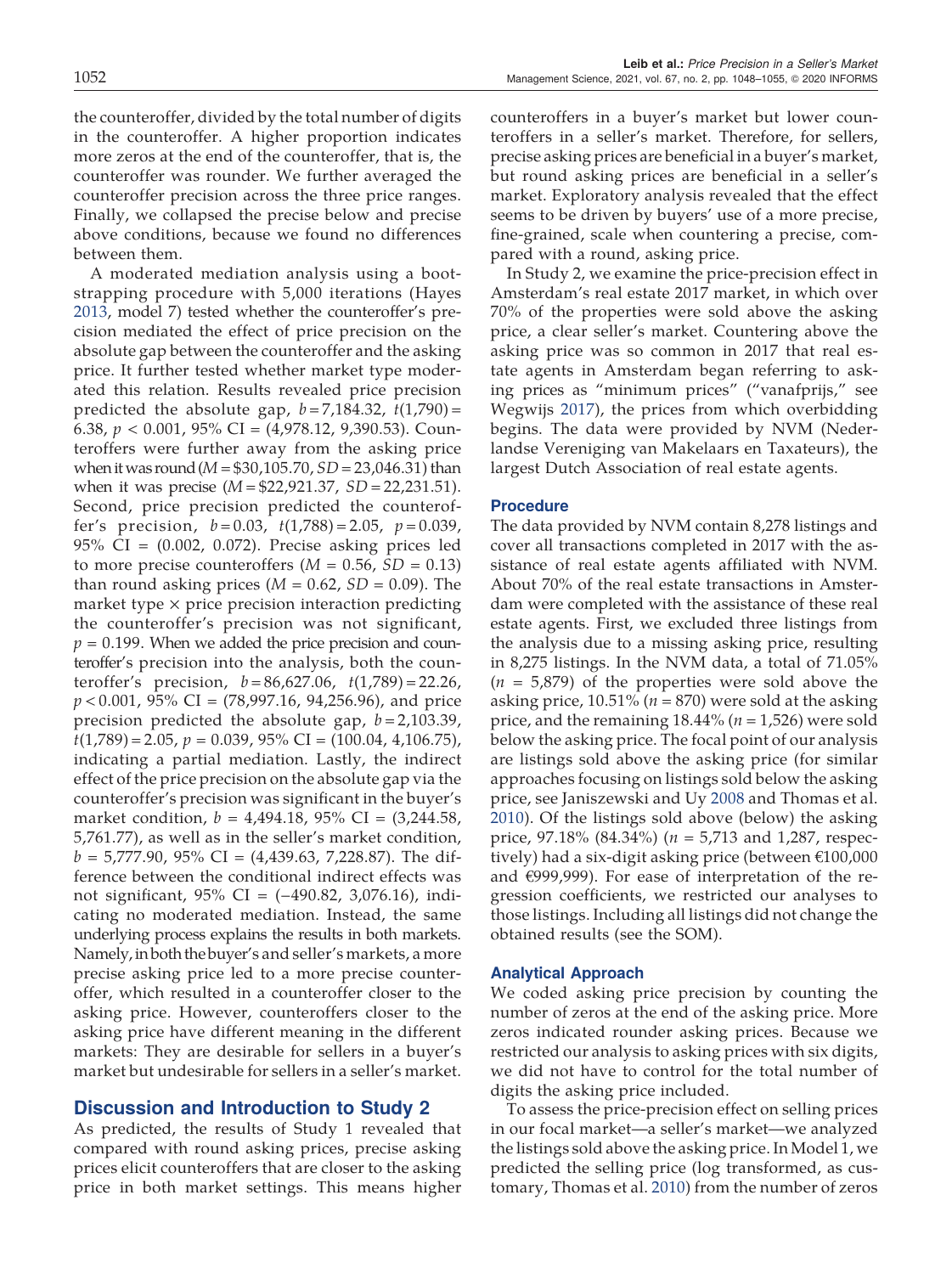at the end of the asking price. In Model 2, we further controlled for property characteristics likely to affect the selling price: (1) number of days the property was on the market, (2) construction period, (3) property size, (4) number of rooms, (5) type of property (e.g., apartment, house boat), (6) geographical location (district), and (7) real estate agency representing the seller (see Table S2 in the SOM for summary statistics). In Model 3, we further controlled for the (logtransformed) asking price. Following Thomas et al. ([2010\)](#page-9-16), we control for the asking price because (a) counteroffers (and thus selling prices) are affected by the asking price, and (b) higher prices tend to be rounder. Lastly, in Model 4, we included the listings sold below the asking price and assessed whether the price-precision effect emerges in the opposite direction for those listings.

## **Results**

#### Price Precision

Precise asking prices were rather common in Amsterdam's 2017 real estate market. Specifically, of all listings sold above the asking price ( $n = 5,713$ ), 10.99%  $(n = 628)$  were precise to the hundreds of thousands,

### Selling Prices

Hypothesis [2](#page-3-0) predicts that for listings sold above the asking price, rounder asking prices lead to higher counteroffers and thus higher selling prices. Supporting Hypothesis [2,](#page-3-0) a regression analysis revealed that controlling for various relevant factors, for every additional zero at the end of the asking price, the selling price increases by 1.3% (see Model 2 in Table [2\)](#page-7-0). When further controlling for the magnitude of the asking price, Model 3 reveals that over and above all other effects, every additional zero at the end of the asking price increases the selling price by 0.6%. Put differently, for Amsterdam's 2017 data, in which the average selling price for properties sold above the asking price was €349,906, a 0.6% increase translates to an average difference of €2,099.

Lastly, Model 4 predicts the (log-transformed) selling price from the same variables in Model 3 with the

<span id="page-7-0"></span>Table 2. The Effect of Price Precision on Selling Prices in Amsterdam's 2017 Real Estate Market

|                                                                                | Model 1<br>In(selling price) | Model 2<br>In(selling price) | Model 3<br>In(selling price) | Model 4<br>In(selling price) |
|--------------------------------------------------------------------------------|------------------------------|------------------------------|------------------------------|------------------------------|
| N zeros at the end of the asking price                                         | $0.070***$<br>(0.006)        | $0.013***$<br>(0.003)        | $0.006***$<br>(0.001)        | $0.005***$<br>(0.001)        |
| In(asking price)                                                               |                              |                              | $0.929***$<br>(0.004)        | $0.945***$<br>(0.003)        |
| Days on the market                                                             |                              | $-0.000***$<br>(0.000)       | $-0.000***$<br>(0.000)       | $-0.000***$<br>(0.001)       |
| Construction year period                                                       |                              | $-0.009***$<br>(0.001)       | $-0.003***$<br>(0.000)       | $-0.002***$<br>(0.000)       |
| Size of the property $(m^2)$                                                   |                              | $0.008***$<br>(0.000)        | $0.000***$<br>(0.000)        | $0.000*$<br>(0.000)          |
| N of rooms                                                                     |                              | $0.039***$<br>(0.003)        | $0.006***$<br>(0.001)        | $0.004***$<br>(0.001)        |
| Sold below the asking price                                                    |                              |                              |                              | $-0.082***$<br>(0.007)       |
| Sold below the asking price $\times$ N zeros at<br>the end of the asking price |                              |                              |                              | $-0.006**$<br>(0.002)        |
| Type of property (fixed effect)                                                |                              | Yes                          | Yes                          | Yes                          |
| District (fixed effect)                                                        |                              | Yes                          | Yes                          | Yes                          |
| Real estate firm (fixed effect)                                                |                              | Yes                          | Yes                          | Yes                          |
| Intercept                                                                      | 12.5                         | 12.48                        | 0.90                         | 0.69                         |
| $R^2$                                                                          | 0.018                        | 0.824                        | 0.983                        | 0.986                        |
| $\overline{N}$                                                                 | 5,713                        | 5,705                        | 5,705                        | 6,989                        |

Notes. Model 1 reports a regression analysis predicting the (log-transformed) selling price from the number of zeros at the end of the asking price. Model 2 further controls for number of days on the market, construction year period (higher values indicate later construction period), property size in square meters, number of rooms, and fixed effects for the type of property, district, and the seller's real estate agency. Model 3 further controls for the (log-transformed) asking price. Model 4 includes properties sold below the asking price, and the interaction term between this variable and the number of zeros at the end of the asking price. The smaller Ns in Models 2 and 3 are due to missing values in some of the control variables. Regression coefficients are unstandardized, and standard errors are in parentheses. Coefficients that are larger/smaller than zero, but for which rounding turns into zero, are presented as 0.000/−0.000.

 $**p* < 0.05; ***p* < 0.01; ***p* < 0.001.$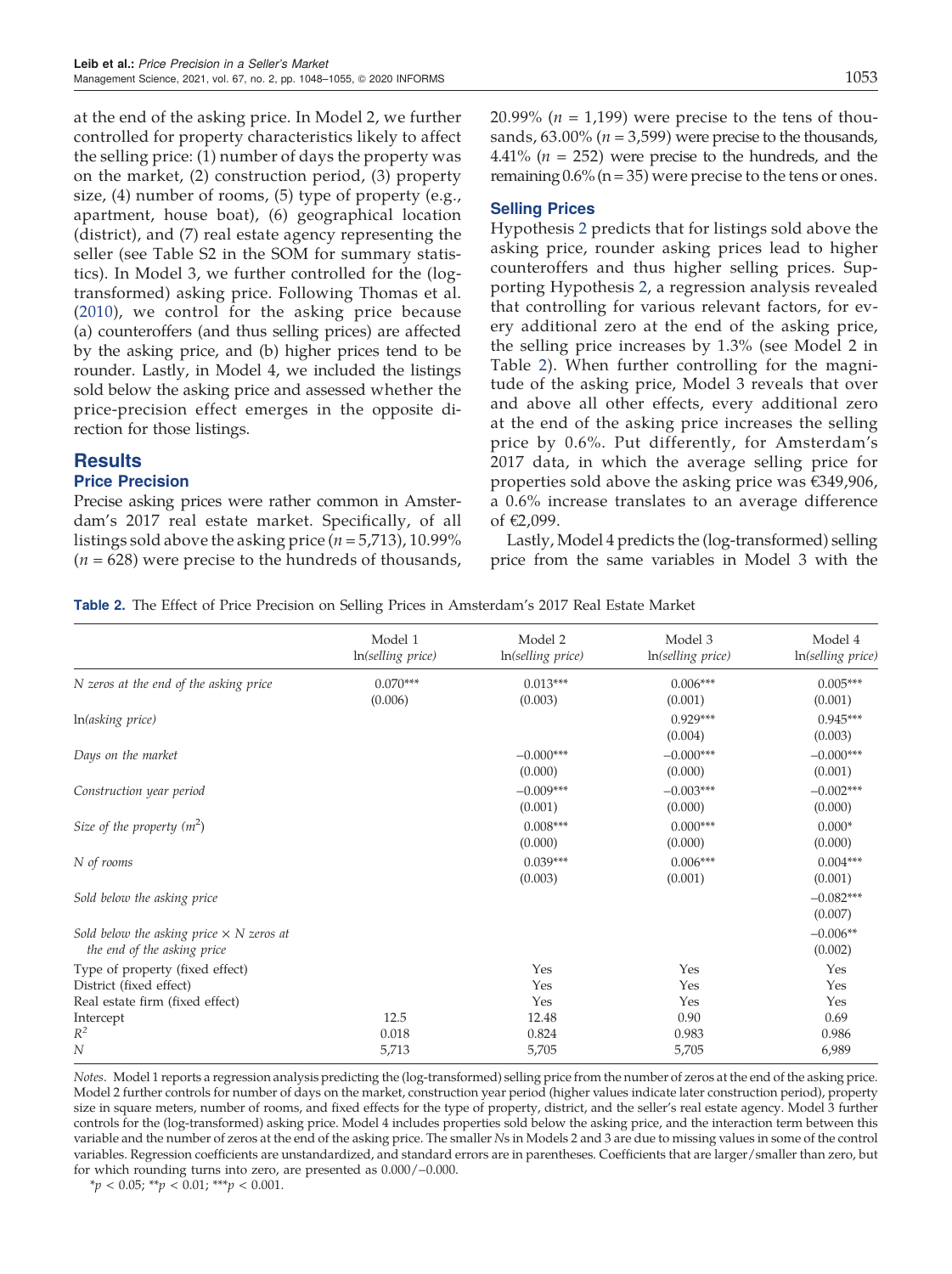addition of listings sold below the asking price. We do so by adding a dummy variable for whether the listing was sold above (dummy = 0) or below (dummy = 1) the asking price, and the interaction between the number of zeros at the end of the asking price and the dummy variable. Results revealed the interaction term was significant and in the expected direction  $(b = -0.006)$ ,  $p = 0.002$ ). For properties sold above the asking price, the rounder the asking price, the higher the selling price. This effect was reversed for properties sold below the asking price. Note the limited number of properties sold below the asking price (18% of the total sample) were from a more expensive market segment (*M* = €494,347, *SD* = 214,187; *Mdn* = €450,000) compared with those who sold above the asking price (*M* = €349,906, *SD* = 161,771; *Mdn* = €300,000),  $b = 0.214$ ,  $p < 0.001$ . As such, Amsterdam's 2017 real estate market is not ideal for testing precision effects for properties sold below the asking price. Model 4's results thus should be interpreted with caution.

## **Discussion**

Analyzing data from Amsterdam's 2017 real estate market provides supporting evidence for the benefit of setting rounder asking prices in a seller's market. For listings sold above the asking price, controlling for factors likely to affect the selling price, every additional zero at the end of the asking price increased the selling price by 0.6%. On average, in Amsterdam's 2017 real estate market, every additional zero at the end of the asking price increased the selling price by €2,099.

#### General Discussion

Results obtained here show the effect of precise (vs. round) asking prices on counteroffers and selling prices should be understood and used in context. Results of Study 1 showed that compared with round asking prices, precise prices lead to higher counteroffers in a buyer's market but to lower counteroffers in a seller's market. Analyzing Amsterdam's 2017 real estate market, where 70% of the properties sold above the asking price, provided additional support for the price-precision effect in a seller's market. Results of Study 2 revealed that setting an asking price that is rounder by one decimal point increases the selling price by 0.6%, equal to €2,099 on average. Overall, our findings bear straightforward practical implications: When aiming to sell for the highest price possible, sellers should consider the market they operate in before setting an asking price. Debating between two similar prices—a round versus a precise price if sellers expect buyers to counter below the asking price, they should set a precise price. If, however, sellers expect buyers to counter above the asking price, they should set a round price.

Study 1 further suggests scale granularity drives the price-precision effect: precise prices elicit more precise counteroffers and in turn lead to less adjustment away from the asking price. This pattern is commonly interpreted as evidence for precise prices making buyers consider prices on a more fine-tuned scale (Janiszewski and Uy [2008,](#page-9-4) Loschelder et al. [2017](#page-9-15)). To more directly capture the scale granularity mechanism, recent work (Frech et al. [2019\)](#page-9-7) asked participants to report the steps of adjustment they make when making a counteroffer. This work revealed that when the asking price was precise, participants indeed made smaller adjustment steps, compared with when the asking price was round, providing more direct evidence for the scale-granularity mechanism. One promising direction for future work is to assess the exact mental steps people take when making a counteroffer in a seller's market and to consider additional potential processes, such as the perception of the seller's competency (Mason et al. [2013](#page-9-5), Loschelder et al. [2016](#page-9-19)) and flexibility (Lee et al. [2018\)](#page-9-22).

The findings obtained here add to the growing literature identifying the limits and potential downsides of setting precise asking prices. Precise asking prices prolong negotiations (Yan and Pena-Marin [2017](#page-9-23)) and serve as a barrier to entry, because they make sellers appear inflexible (Backus et al. [2015,](#page-9-24) Lee et al. [2018\)](#page-9-22). Further, extremely precise prices, such as  $E178,263.62$ , lead experts to counter with low prices, because the sellers who set such prices can appear incompetent (Loschelder et al. [2016\)](#page-9-19). Here, we identified an additional setting in which precise asking prices are disadvantageous, that is, when buyers counter above the asking price. Clearly, this growing line of work highlights the importance of considering the context in which an asking price is set and can help inform those who are setting asking prices about the pricing strategies likely to prove profitable. Studying precision effects in various contexts, within and outside the real estate market, employing different price ranges presents a promising avenue for future work.

#### Conclusion

In negotiations, precise asking prices serve as stronger anchors than round ones, affecting both counteroffers and final agreements. Not surprisingly, sellers are often advised to set precise, rather than round asking prices. Doing so allows them to receive offers close to their asking price, which is often desirable. Our results suggest the advice is useful when buyers counter below the seller's asking price, but suboptimal when buyers counter above the asking price. In such settings, precise prices lead to lower counteroffers and selling prices than do round asking prices. Thus, precision should be understood and used in context.